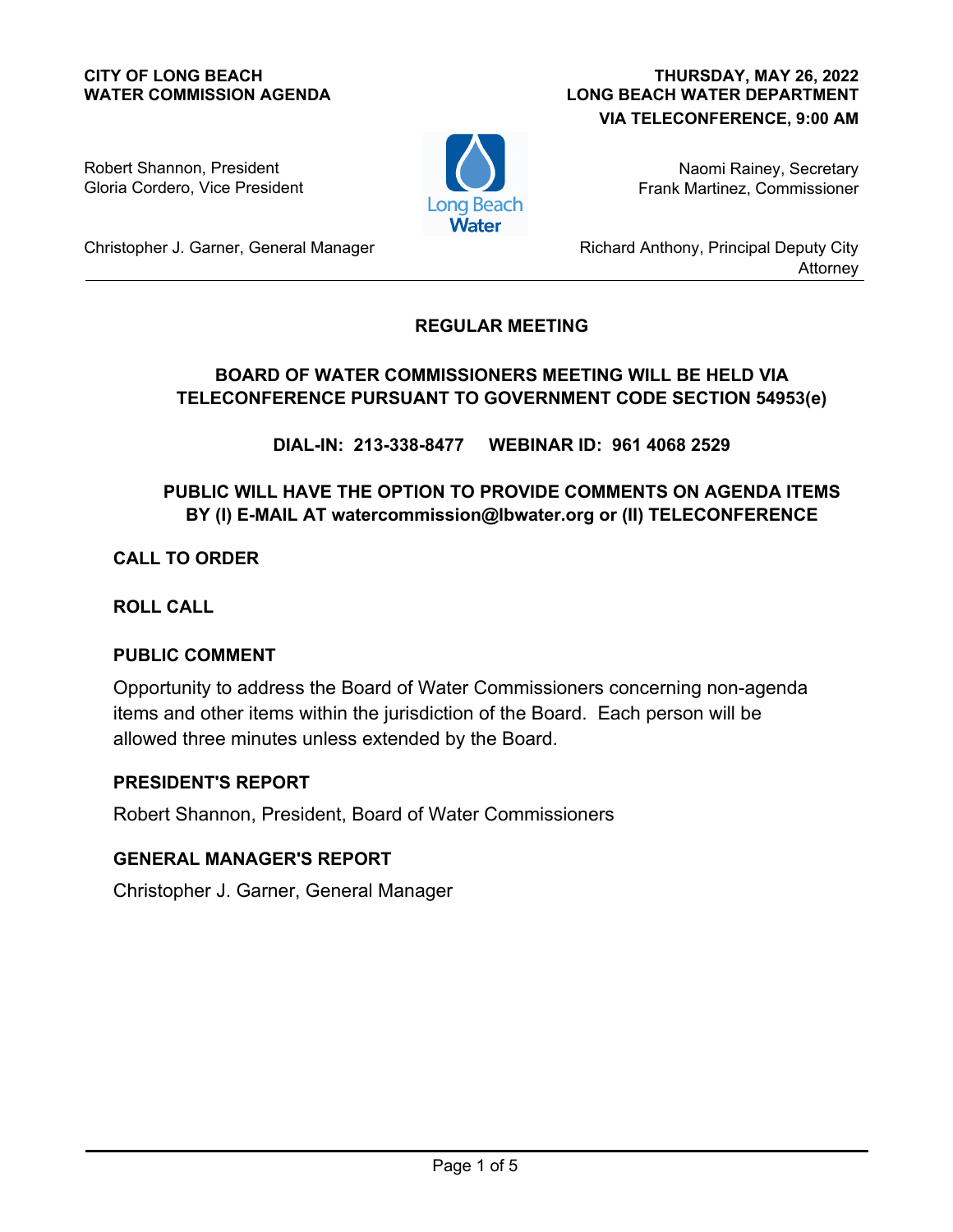#### **REGULAR AGENDA**

1. [22-113WA](http://longbeach.legistar.com/gateway.aspx?M=L&ID=239679) Recommendation to approve May 12, 2022 Board meeting minutes.

**Suggested Action:** Approve recommendation.

Recommendation to adopt Resolution No. 1465 making findings pursuant to Government Code Section 54953(e)(3) to authorize the continuation of the teleconference meeting provisions of Government Code Section 54953(e)(1)-(2). 2. [22-114WA](http://longbeach.legistar.com/gateway.aspx?M=L&ID=239680)

**Suggested Action:** Approve recommendation.

Recommendation to authorize the General Manager to enroll the Water Department in the Southern California Edison Green Rate Program. 3. [22-115WA](http://longbeach.legistar.com/gateway.aspx?M=L&ID=239681)

Bureau: Business

**Suggested Action:** Approve recommendation.

Recommendation to receive and file the Annual Comprehensive Financial Report for the period ended September 30, 2021. 4. [22-116WA](http://longbeach.legistar.com/gateway.aspx?M=L&ID=239682)

Bureau: Business

**Suggested Action:** Approve recommendation.

Receive verbal presentation - Water Department Proposed Budget for Fiscal Year 2022-2023. 5. [22-117WA](http://longbeach.legistar.com/gateway.aspx?M=L&ID=239683)

Bureau: Business

**Suggested Action:** Receive and file.

#### **CONSIDER STANDING COMMITTEE REFERRALS**

#### **NEW BUSINESS**

#### **ADJOURNMENT**

Adjournment to June 9, 2022 regular Board meeting at 9:00 A.M.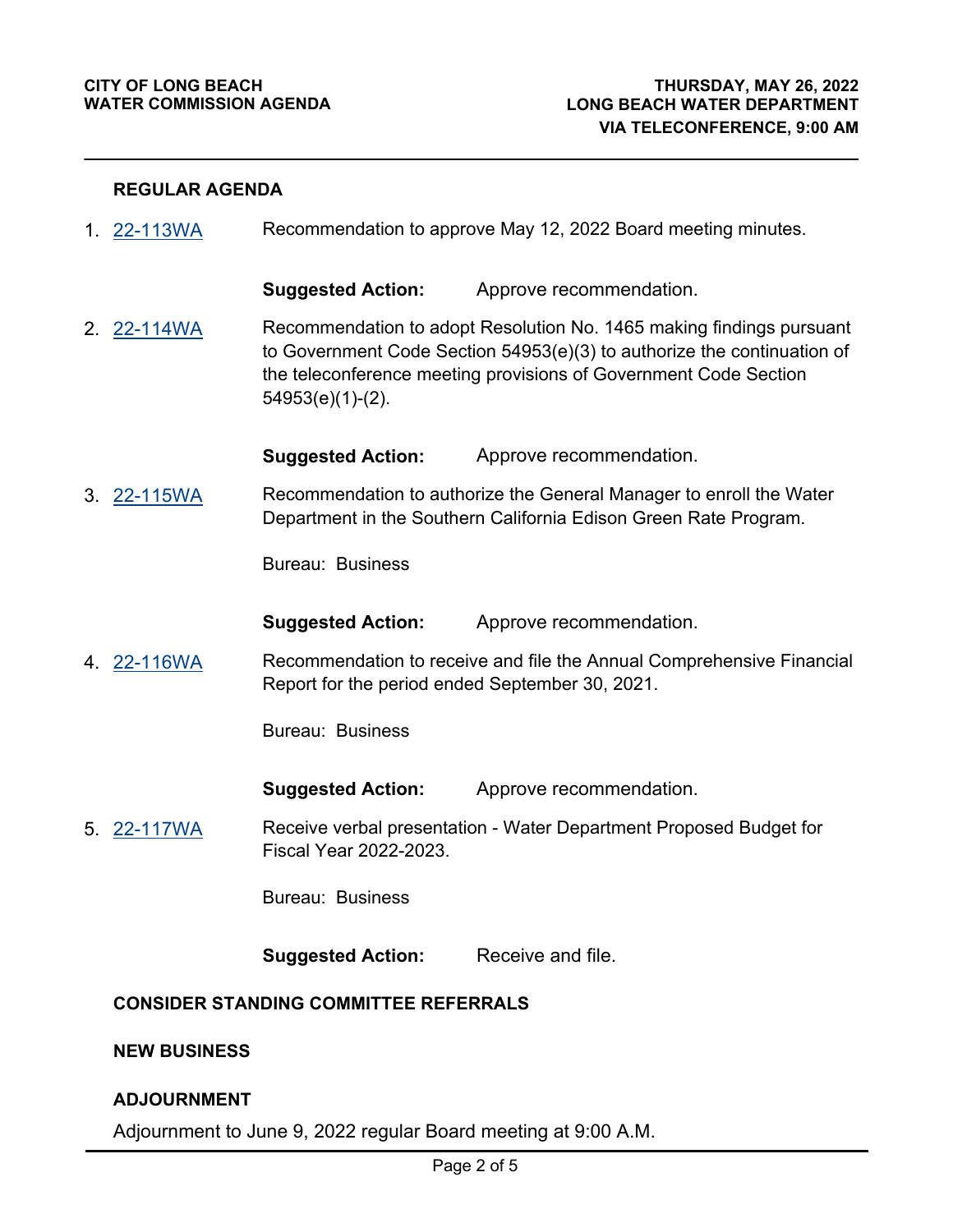I, Dynna Long, Executive Secretary, certify that the agenda was posted not less than 72 hours prior to the meeting.

Note:

A digital recording of this meeting will be available at the Long Beach Water Department. The Long Beach Water Department provides reasonable accommodation in accordance with the Americans with Disabilities Act of 1990. If a special accommodation is required, or if an agenda is needed in an alternative format, please call the Board of Water Commissioner Executive Assistant, 48 hours prior to the meeting at (562) 570-2435 or (562) 570-6626 (telecommunications for the deaf). The Board of Water Commission email: watercommission@lbwater.org is available for correspondence purposes.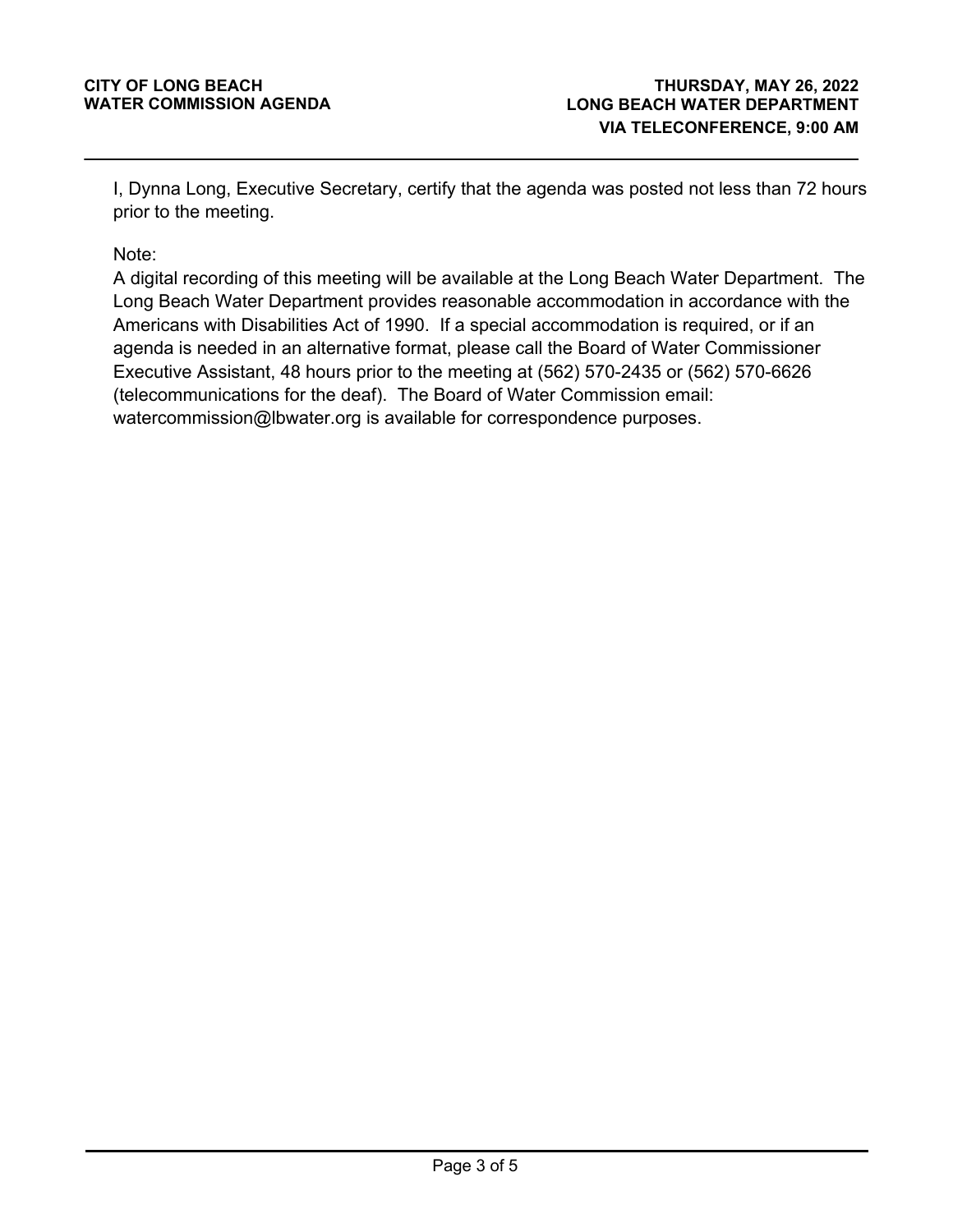# **NOTE:**

If oral language interpretation for non-English speaking persons is desired or if a special accommodation is desired pursuant to the Americans with Disabilities Act, please make your request by phone to the Office of the City Clerk at (562) 570-6101, 24 business hours prior to the Charter Commission meeting.

Kung nais ang interpretasyon ng sinasalitang wika para sa mga taong hindi nagsasalita ng Ingles o kung nais ang isang natatanging tulong ayon sa Americans with Disabilities Act, mangyaring isagawa ang iyong hiling sa pamamagitan ng telepono sa Opisina ng Clerk ng Lungsod sa (562) 570-6101, 24 oras ng negosyo bago ang pagpupulong ng Charter Commission.

Si desea interpretación oral en otro idioma para personas que no hablan inglés o si desea una adaptación especial en conformidad con la Ley de Estadounidenses con Discapacidades, haga su solicitud por teléfono a la Oficina de la Secretaría Municipal al (562) 570-6101, 24 horas hábiles antes de la reunión de la comisión de estatutos.

បើមានការចង់បានឲ្យមានការបកប្រែកាសាទ្វាល់មាត់ឲ្យអ្នកមិនចេះនិយាយអង់គ្លេស ឬបើមានការចង់បានឲ្យមានដំណោះស្រាយពិសេសដោយយោងតាមមាត្រាច្បាប់ស្តីពី ជនពិការអាមេរិកាំង សូមមេគ្នាធ្វើសំណើអ្នកតាមទូរស័ព្ទនោយហៅទៅការិយាល័យសៀន ក្រុងតាមរយៈលេខ (562) 570-6101 (24 ម៉ោងធ្វើការមុននឹងចាប់ផ្តើមបើកកិច្ចប្រជុំ គណកម្មការធម្មនុញ្ញ)។